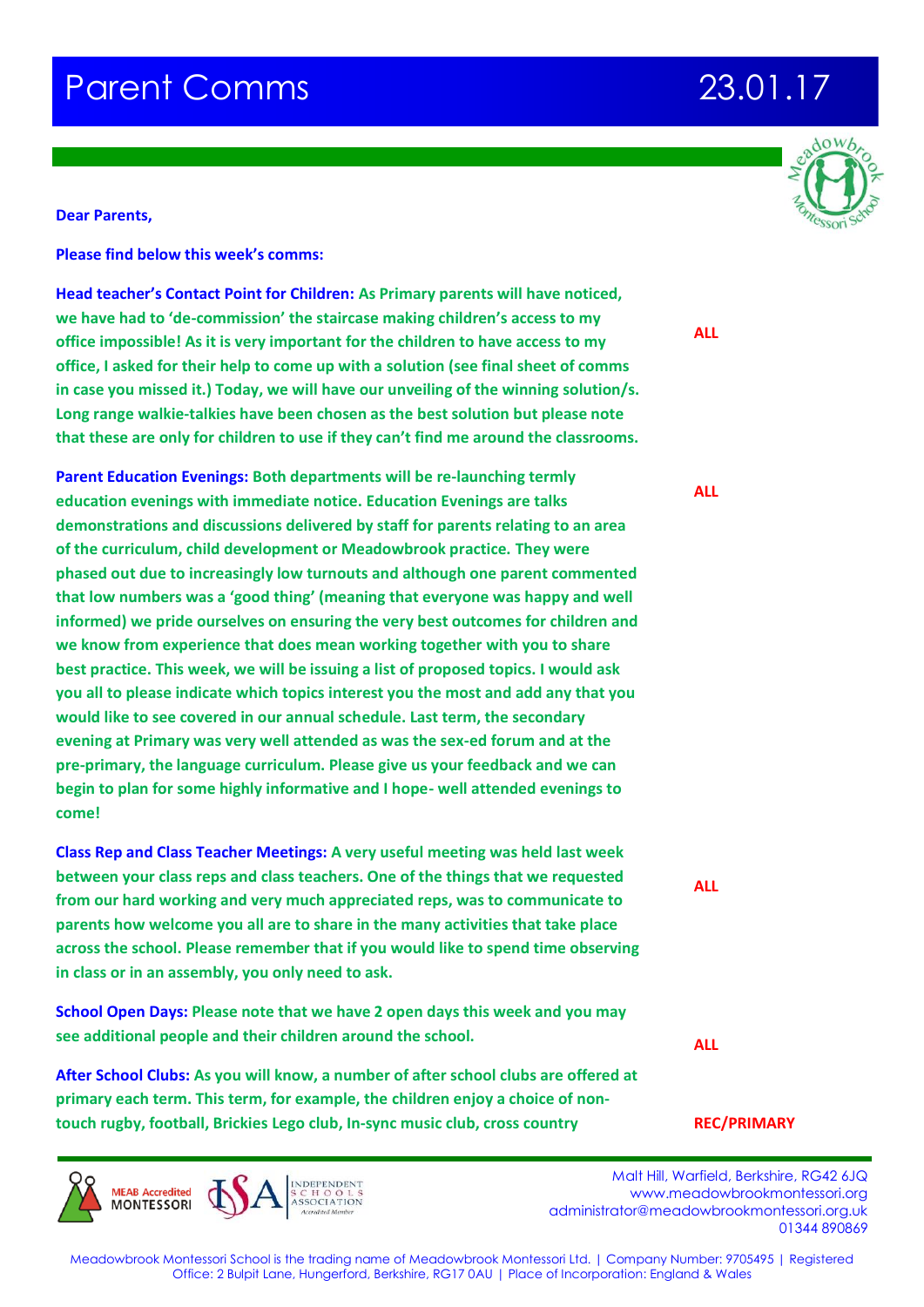

**running, art and homework. If you would like to offer a club from 3.40-4.40 or have an idea and know someone who would be able to run a club (usual checks apply) please get in touch with me directly as soon as possible.**

**2017 Residential Senior Trip: Next deposit of £150 due please 10th February. Please make sure this is paid directly into the school account using your child name and 'senior trip' as a reference.** 

**Payment of School Fees: Since the change of Bursar, we are formalising our invoicing process for those of you who pay monthly. If you still require this facility it is important that you contact us as soon as possible using the address below. [matthew.clark@meadowbrookmontessori.org.uk](mailto:matthew.clark@meadowbrookmontessori.org.uk)**

**Swimming: Reminders….TOWELS, M'BK SWIMMING HATS, UNDERWEAR!** 

**END OF COMMS**



 Malt Hill, Warfield, Berkshire, RG42 6JQ www.meadowbrookmontessori.org [administrator@meadowbrookmontessori.org.uk](mailto:administrator@meadowbrookmontessori.org.uk) 01344 890869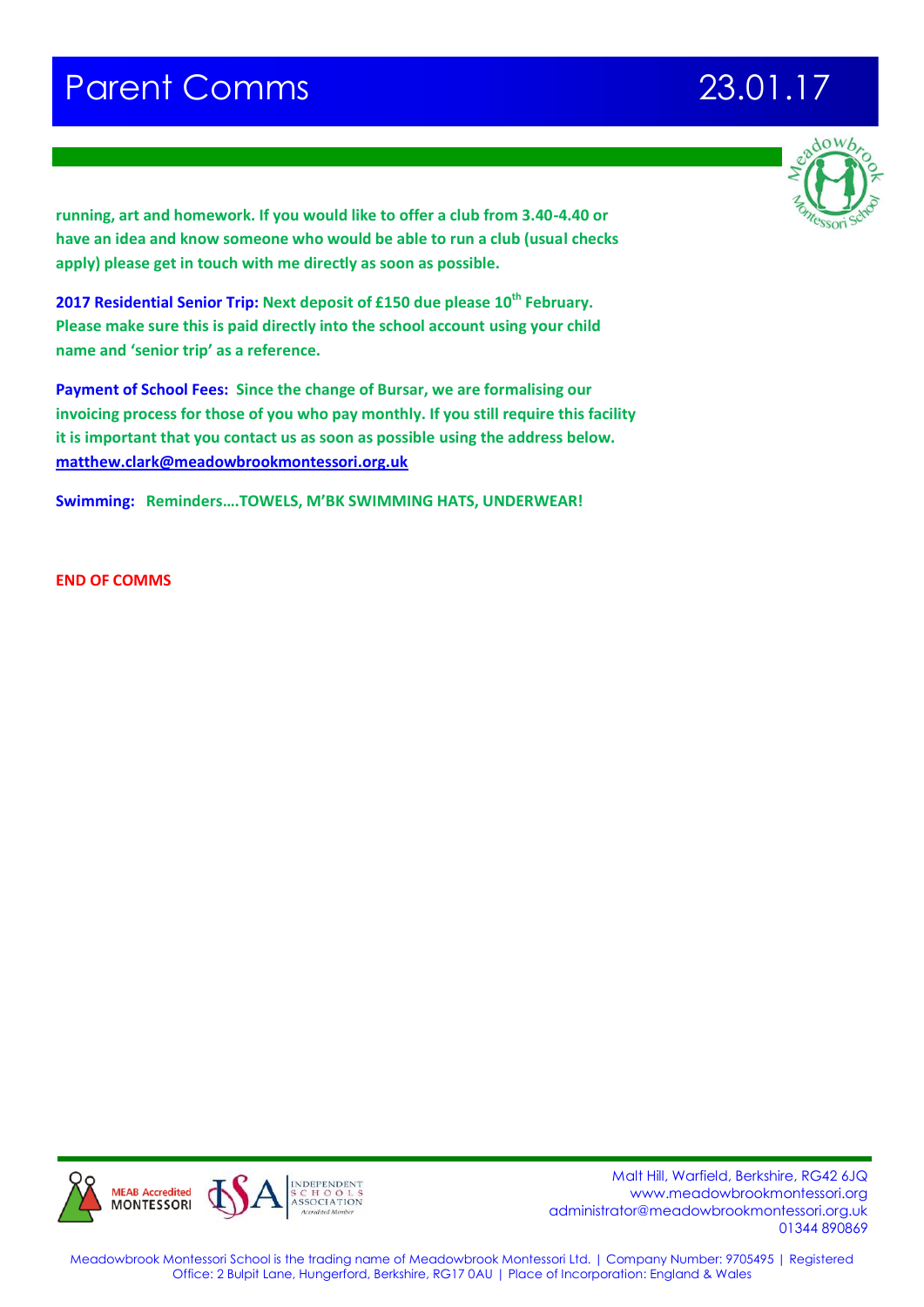



## **Design and Technology Challenge Set to Primary Students Last Week…**

## **Dear Meadowbrook Student,**

**Before the gate was fitted at the bottom of the stairs, if you** 



**wanted to speak to me or** *needed* **to speak to me you just had to tell your teachers and come upstairs. Everything was great!**

**Now that we have the gate (which we have to keep) and you are not allowed to come upstairs, we need to think of another way that will let me** 

**know if you would like to see me or need to see me.**



**It is VERY important to me that you are able to** 

**visit me whenever you want and I need your help to invent or design something clever!**

**If I am working in my office and you need to speak to me….how can you let me know without shouting all the way up to my window? You should not need to ask another adult to help you get my attention.**



**Can you think of an idea?**

**Remember:** 

- **Pas will need to make or build it so it must work**
- **It must be safe (no loose ropes that children could get caught up in)**
- **You will need to draw a plan and list what is needed**



 Malt Hill, Warfield, Berkshire, RG42 6JQ www.meadowbrookmontessori.org [administrator@meadowbrookmontessori.org.uk](mailto:administrator@meadowbrookmontessori.org.uk) 01344 890869